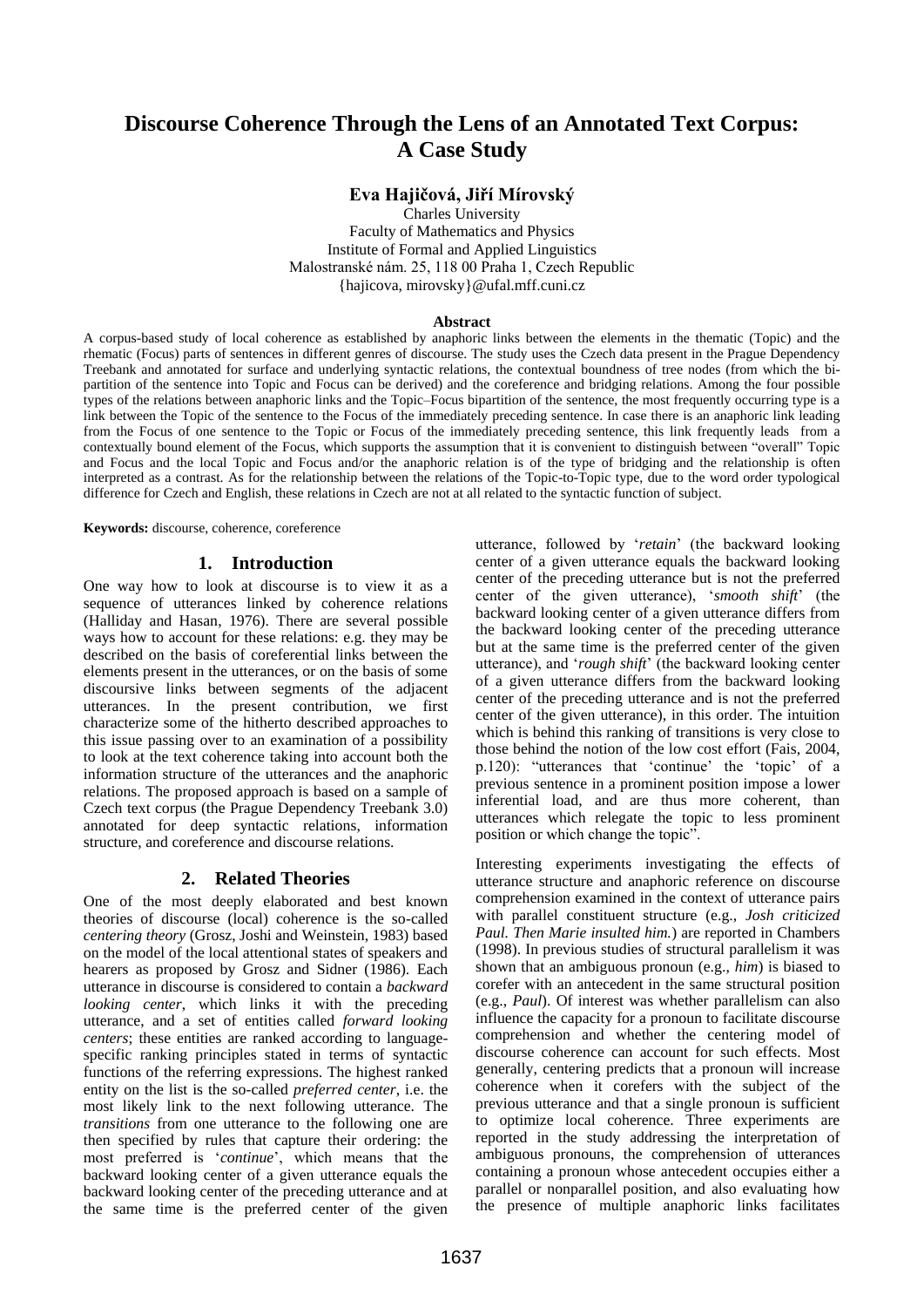| Theme <sub>1</sub> $\leftarrow$ Rheme <sub>1</sub> | Theme <sub>1</sub> – Rheme <sub>1</sub>       | Global Theme                                             |
|----------------------------------------------------|-----------------------------------------------|----------------------------------------------------------|
|                                                    |                                               |                                                          |
| Theme <sub>2</sub> – Rheme <sub>2</sub>            | Theme <sub>2</sub> – Rheme <sub>2</sub>       | Theme <sub>1</sub> Theme <sub>2</sub> Theme <sub>3</sub> |
| Linear thematic progression                        | Global and derived Themes<br>Continuous Theme |                                                          |

Figure 1: Types of thematic progressions according to Daneš (1970)

comprehension. Overall, the results reveal several limitations in centering theory and suggest that a more detailed account of utterance structure is necessary to capture how coreference influences the coherence of discourse.

A corpus-based evaluation of the preferences proposed in Centering theory is given by Poesio et al. (2004). The data used for that work are texts from two of the three domains of the GNOME corpus. The annotation included e.g. the break-up of sentences into clauses and the assignment of grammatical functions and anaphoric relations incl. bridging reference. An automatic script uses this information to compute utterances and the ranking of forward and backward looking centers. The study has reached some interesting results. For example, only the rule stating that if any forward looking center is pronominalized then the backward looking center is also pronominalized has been confirmed. The results concerning the constraint in its strong version that all utterances of a segment except for the first have exactly one backward looking center are especially negative; only if indirect realization is allowed, the constraint holds and is violated by between 20 to 25% of utterances. Another interesting observation is that if ranking is only required to be partial, some utterances end up with more than one backward looking center. As for the "shifts" rule stating that (sequences of) continuations are preferred over (sequences of) retains, which are preferred over (sequences of) shifts, the tests revealed that there are more shifts than retains.

# **3. Thematic Progressions**

Our long-time study of the information structure of the sentence (its Topic-Focus Articulation) has led us to the conviction that this aspect of the sentence structure is a good "bridge" towards a study of (at least one aspect of) the dynamic development of discourse. This, of course, is not a new idea: to our knowledge, its first comprehensive treatment, though clad in psychological rather than linguistic considerations, was given by Weil (1844, quoted here from the 1978 English translation). Weil recognized two types of the "movement of ideas", namely *marche parallèle* and *progression*: "If the initial notion is related to the united notion of the preceding sentence, the march of the two sentences is to some extent parallel; if it is related to the goal of the sentence which precedes, there is a progression in the march of the discourse" (p. 41). (It should not be overlooked that Weil also noticed a possibility of a reverse order called by him "pathetic": "When the imagination is vividly impressed, or when the sensibilities of the soul are deeply stirred, the speaker enters into the matter of his discourse at the goal.", p. 45.)

In Czech linguistics, this idea is later reflected in Daneš' notion of *thematic progressions* (Daneš, 1970; 1974), explicitly referring to the relation between the theme and the rheme of a sentence and the theme or rheme of the next following sentence (a simple linear thematic progression and a thematic progression with a continuous theme), or to a "global" theme (derived themes) of the (segment of the) discourse. Schematically, these three types can be captured as follows (see Fig. 1); the arrow denotes the direction of the relation.

In a slightly different but closely related vein, Firbas develops his ideas of the thematic and rhematic layers of a text (1995).

# **4. Corpus-Based Case Study**

## **4.1 Methodology and its testing on a small sample**

In our present corpus-based case study we focus our attention on the issue of local coherence as established by links between the thematic (Topic) and rhematic (Focus) parts of sentences. In particular, we want to verify if the classical observations valid for English as a language with a grammatically fixed word order, namely that there is a prevailance of "constant theme" (based on Mathesius´ 1947 study on the thematicity and "continuity" of English subject, and further analyzed esp. by Dušková, 2008; 2010), are also valid for a typologically different language, namely Czech, in which the word order is not guided by grammatical rules.

For this purpose, we use the data from the Prague Dependency Treebank (PDT in the sequel, for the most recent version see Hajič et al., 2018), which offers a good testing bed as it provides – in addition to the dependency underlying (deep) syntactic relations – annotation of (i) contextual boundness<sup>1</sup> from which the Topic–Focus

The Topic-Focus bipartition of the sentence has been carried out automatically based on the primary opposition of contextually bound and non-bound items reflected in the PDT by a manual assignment of one of three values of the attribute of TFA. The distinction of contextual boundness should not be understood in a straightforward etymological way: an *nb* element may be "known" in a cognitive sense (from the context or on the basis of background knowledge) but structured as nonbound, "new", in Focus; see e.g (1) *John entered the room.* (2) *He first went to the window.* In (2), the window refers to cognitively "known" object, i.e. known from the preceding context (the window of the room), but the sentence is structured in such a way that this element is contextually non-bound, it belongs to the focus of (2), as documented by placing the pitch on them if the sentence is read aloud.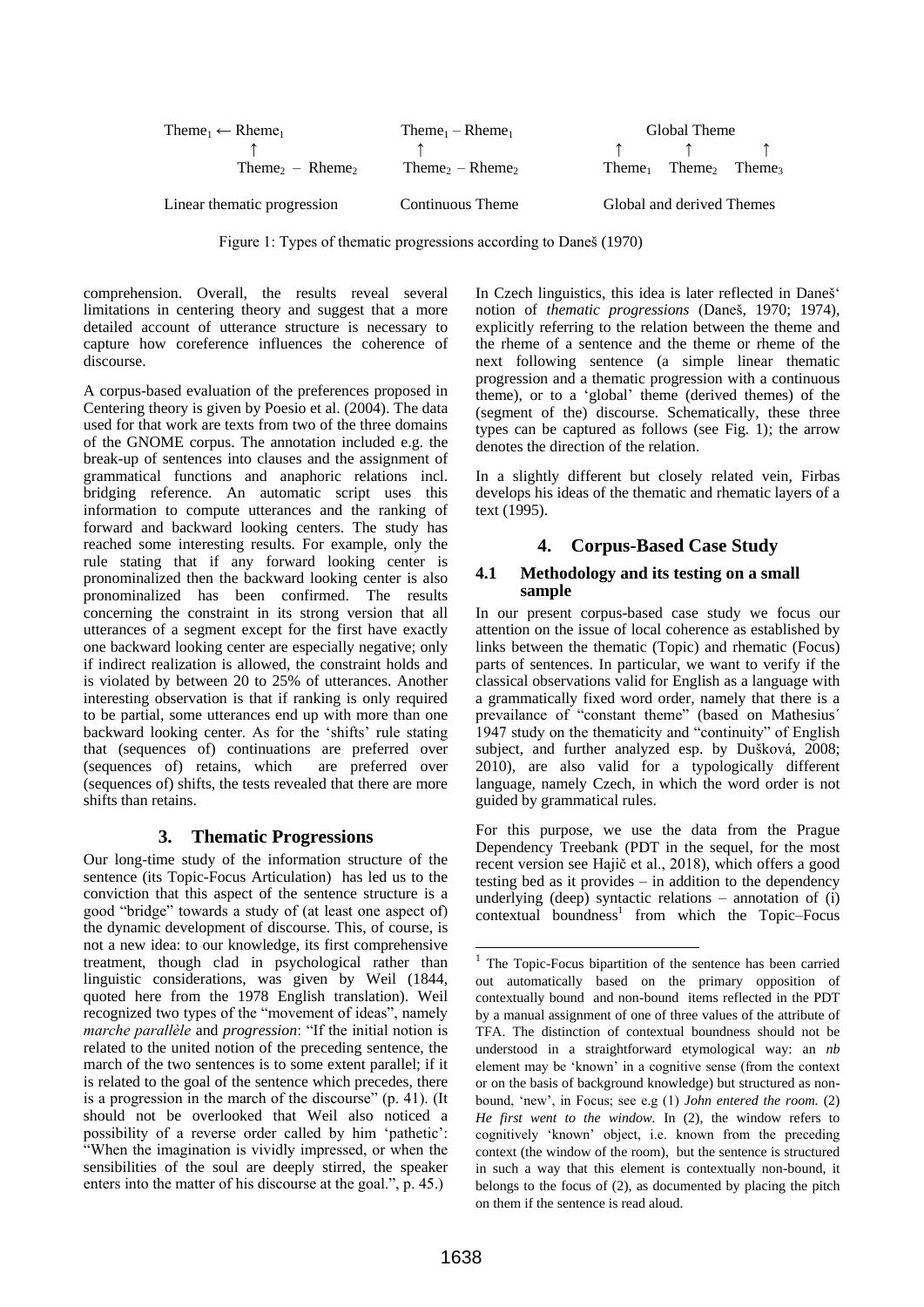bipartition of the sentence (TFA) can be derived and (ii) basic anaphoric relations, incl. some types of bridging. Such an annotation has allowed us to follow the occurrence of the two basic types of thematic progressions mentioned above, namely (i) the "progressive" rheme (Focus) in linear thematic progression, i.e. the Topic of the given sentence is anaphorically related to the Focus of the previous sentence, and (ii) continuous theme (Topic), i.e. the Topic of the given sentence is anaphorically related to the Topic of the previous sentence.

For the first step, in which we wanted to test whether our research methodology and the corpus material available may lead to some interesting and representative results, we have randomly chosen 6 documents of 5 genres with the total of 150 sentences and applied the algorithm for the division of the sentence into Topic and Focus based on the values of the TFA attribute (with values noncontrastive contextually bound, contrastive contextually bound and contextually non-bound, see Sgall, 1979, p. 180; Sgall et al. 1986, pp. 216ff; the original algorithm was later implemented and then tested on the whole of PDT and the results were reported in Hajičová et al., 2005, see also Rysová et al., 2015). As a result, we had at our disposal the total of 150 dependency trees with marked (binary) division into Topic and Focus and with the annotation of coreference and basic bridging relations between referring expressions of the adjacent sentences.

On this sample, we have followed four possible "thematic" relations between neighbouring sentences (the boundary between Topic and Focus is indicated in our examples by a slash):<sup>2</sup>

(i) (some element of the) Topic of the sentence *n* refers to (some element of the) Topic of the sentence *n-1* (denoted below as  $T_{n-1} \leftarrow T_n$  and called above continuous Topic):

*Myšlenka stručného ústavního zákona, který by prostě stanovil, že výdaje státního rozpočtu mají být kryty příjmy téhož roku, / se vyskytla v řadě zemí. Nejrozsáhlejší diskuse na toto téma / se odehrála v 80. letech ve Spojených státech.*

*The idea of a concise constitutional law, which would simply state that the state budget expenditures are to be covered by the same year's income,/ has occurred in a number of countries. The most extensive discussion on this issue / took place in the 1980s in the United States.*

(ii) (some element of the) Topic of the sentence *n* refers to (some element of the) Focus of the sentence *n-1* (denoted below as  $F_{n-1} \leftarrow T_n$  and called above progression of Focus):

*Dnes je každý / pod novinářskou diktaturou. Diktatura jest / nehlučná, ale jest.*

*Today everybody is / under a journalist dictatorship. Dictatorship is / not noisy, but it is.*

(iii) (some element of the) Focus of the sentence *n* refers to (some element of the) Focus of the sentence *n-1*  (denoted below as  $F_{n-1} \leftarrow F_n$ ):

*Barevný terčík / usnadňuje nakládání pošty do kontejnerů. Během přepravy barva / zlepšuje přehled o tom, zda se zásilka nezpožďuje.*

*The coloured disc / makes easier the loading of the mail into containers. During the transport the colour / makes the information easier whether the article is not delayed.*

(iv) (some element of the) Focus of the sentence *n* refers to (some element of the) Topic of the sentence *n-1* (denoted below as  $T_{n-1} \leftarrow F_n$ ).

*Novináři jsou / hlídací psi společnosti. Taková je / všeobecně sdílená představa o poslání novinářů. Journalists are / watching dogs of the society. This is / a* 

*generally shared image of the mission of journalists*.

"An element x refers to an element y" means that there is an anaphoric link (be it a proper coreference or a bridging relation) between the referring expressions x and y in adjacent sentences.

The genres of the selected documents were (i) interviews, (ii) plot, (iii) news, (iv) letter, and (v) essay, all the documents in PDT being of a journalistic domain. A first perfunctory look at the annotated data indicated that the interviews are a special kind of text, basically with two speakers, and that anaphoric links to the speakers (identified by pronouns or "dropped" pronouns) prevail, being mostly of the  $T_{n-1} \leftarrow T_n$ . type. Also the news and the texts marked as "plot" did not provide an interesting material for the kind of analysis we aimed at, so that our attention was focussed first on the essay and letter genre (but see below Sect. 4.3 for an extended search).

Our starting assumption was that if the sentence is to be "about" something (i.e. about the Topic of the sentence), this "something" has to be somehow established (anchored) in the memory of the addressees. This anchor often is reflected in the text by an anaphoric reference from the Topic. This is why we first examined the types (assumed as prototypical)  $T_{n-1} \leftarrow T_n$  and  $F_{n-1} \leftarrow T_n$ , that is the pairs of sentences in which the Topic refers to the Topic of the previous sentence ("continuous Topic") or in which the Topic refers to the Focus of the previous sentence ("progression of Focus").

This assumption has been confirmed in both genres, but there was a difference which of the two types prevails in which genre:  $T_{n-1} \leftarrow T_n$  occurred twice as often than  $F_{n-1}$  $\leftarrow T_n$  in the letter document, while in the essay genre,  $F_{n-1}$  $\leftarrow T_n$  occurred three times as often than  $T_{n-1} \leftarrow T_n$ . With the other, non-prototypical relations, both types occurred rather rarely in the letter genre but the type  $F_{n-1} \leftarrow F_n$  was surprisingly frequent in the essay type (13 occurrences as compared to 20 of  $F_{n-1} \leftarrow T_n$  and 8 of  $T_{n-1} \leftarrow T_n$ ). Under a more detailed inspection, it has been found that in most of these cases the anaphoric relation of an element in  $F_n$ leads from a contextually bound element of Focus. This finding is in an agreement with the assumption (made explicit in Hajičová, Partee and Sgall, 1998) of the theory of TFA we subscribe to that the recursive character of this articulation makes it possible (or even necessary) to distinguish between the "overall" bipartition of the sentence into its Topic and Focus and the local partitioning within these two parts into what may be

<sup>&</sup>lt;sup>2</sup> The examples in this section are original sentences from the PDT.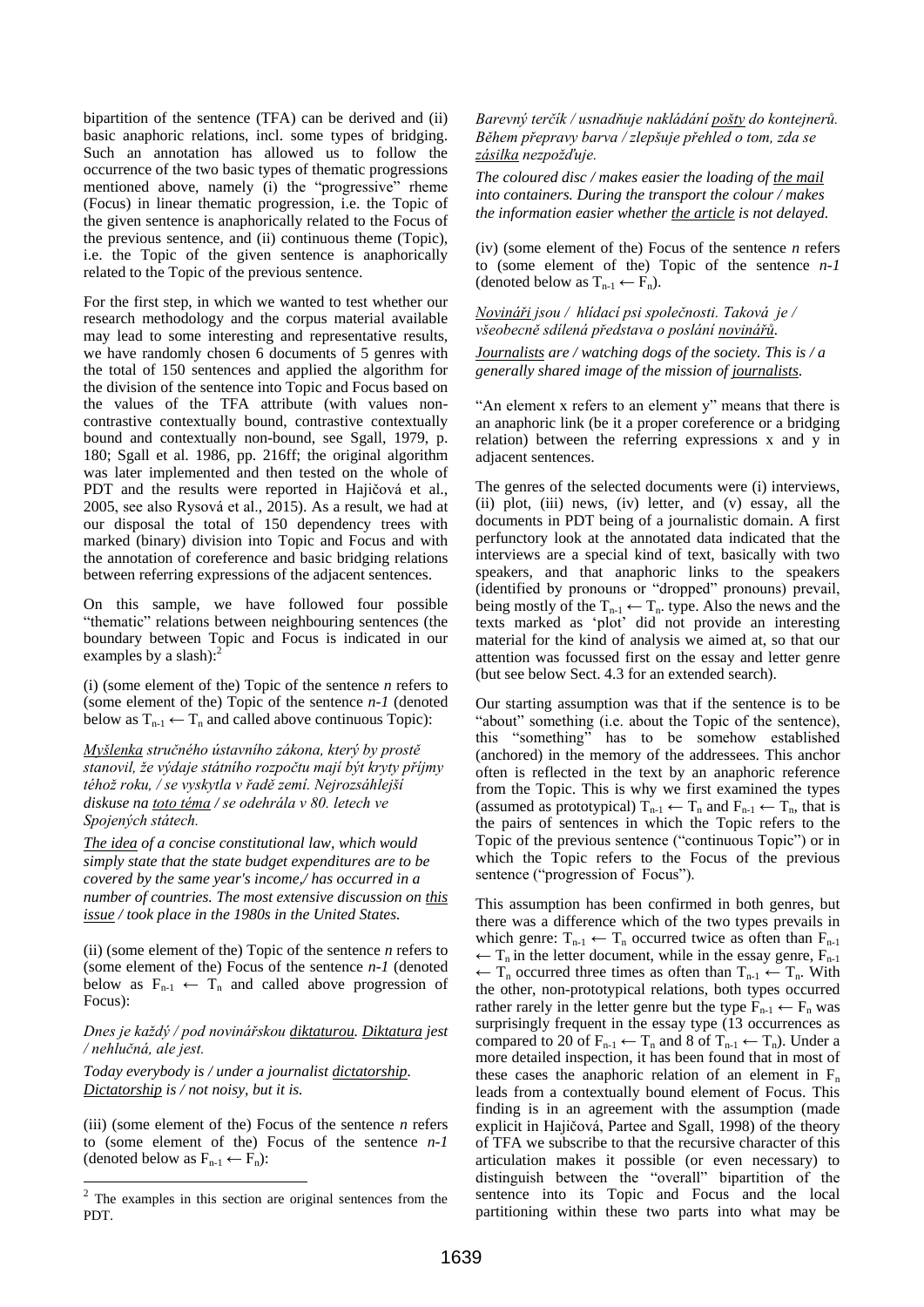called "local Topic" and "local Focus". An illustrative example are the sentences in (iii) above, repeated here for convenience:

## *Barevný terčík / usnadňuje nakládání pošty do kontejnerů. Během přepravy barva / zlepšuje přehled o tom, zda se zásilka // nezpožďuje.*

*The coloured disc / makes easier the loading of the mail into containers. During the transport the colour / makes the information easier whether the article // is not delayed.*

The two expressions connected by an anaphoric link (bridging type) are *pošty* [mail] and *zásilka* [article], both in the Focus part of the sentences they are part of. However, the element *zásilka* [article] in the (global) Focus of the second sentence of the segment carries the TFA value "contextually bound" and as such is in the local Topic of the sentence; the division of the (underlined) embedded clause into its own Topic and Focus is indicated by a double bar.

## **4.2 Verification of the results on a larger corpus**

To confirm our observations and to find a more substantial support for our initial assumption, we carried out a second step in the analysis, in which: (i) we put under scrutiny a larger amount of data from the essay genre, (ii) we complemented our identification of the "overall" Topic and Focus by a more detailed analysis of the inner structure of these parts as for the value of contextual boundness within the TFA attribute, and (iii) we paid a more detailed attention to the type of anaphoric relations, to see whether the difference between (pure) coreference and bridging plays some important role.

The new sample contained another 100 annotated sentences from the genre of essay, 79 of which were linked by links of coreference or bridging relations. (It should be noted that we followed only links between two adjacent sentences and did not analyze sentences the links from which pointed to some more distant preceding context.) In this sample, the  $F_{n-1} \leftarrow T_n$  sequences prevailed only slightly (28 cases) followed by the  $F_{n-1} \leftarrow$  $F_n$  type (24 cases), the  $T_{n-1} \leftarrow T_n$  type (11 cases) and the  $T_{n-1} \leftarrow F_n$  type (8). This is to say that the ratio between what we consider to be typical relations (from the Topic in the second sentence of the pair) and the non-typical relations (from the Focus of the second pair) was almost balanced (39 versus 32). Under a more detailed analysis of the 24 cases of the  $F_{n-1} \leftarrow F_n$  type relations, it has been confirmed that in most cases, the anaphoric link leads from a contextually bound element of  $F_n$  which again may serve as a support to distinguish local topics and local foci from the overall Topic and Focus. Another explanation of the unexpected links between elements of the Foci of the adjacent sentences is the fact that 12 out of the 24  $F_{n-1} \leftarrow$  $F_n$  links were bridging relations in which the mentioning in the second sentence has a contrastive character (i.e. the contrast between a whole and a part of the whole, set or subset) or is accompanied by a particle (such as *only*) with a focusing function which by itself is contrastive.

To obtain a more general picture of the distribution of the different types of anaphoric relations as attested in larger

data, we applied the analysis onto the whole subset of the essay genre in the PDT corpus; this sample contains 189 documents with the total of 6 858 sentences, among which 4 606 adjacent sentences contained a pairwise anaphoric link. The figures obtained confirm even more clearly the picture described above: the  $F_{n-1} \leftarrow T_n$  sequences prevailed considerably (1 771 cases) over the  $T_{n-1} \leftarrow T_n$ type (1 278 cases) while the number of the nonprototypical links was much lower (the  $F_{n-1} \leftarrow F_n$  type with 1 004 cases and the  $T_{n-1} \leftarrow F_n$  type with 553 cases).

#### **4.3 Application of the analysis to different genres**

As the PDT annotated material allows for a comparison of the obtained results with respect to different genres, $3$  we applied the analysis onto a collection of 10 genres, namely (i) advice, (ii) comment, (iii) description, (iv) essay, (v) invitation, (vi) letter, (vii) news, (viii) overview, (ix) review and (x) survey. We put under scrutiny documents containing more than 20 sentences; we have identified the total of 17 307 anaphoric links and the results obtained for all these genres taken together are as follows: as for the relations leading from the Topic of the given sentence to the preceding sentence, the  $F_{n-1} \leftarrow T_n$  sequences again prevail (6 292 cases, i.e. 36%) over the  $T_{n-1} \leftarrow T_n$  type (5 029 cases, i.e. 29%); the total number of these typical relations is 11 321 (65%). This result indicates that continuous topic, i.e. the anaphoric relations between Topics of two sentences, are considerably less frequent than the progression of focus, i.e. anaphoric reference from the Topic of the given sentence to an element in the Focus of the preceding sentence. As for the non-typical relations, i.e. relations leading from the Focus of the given sentence to the Topic or Focus of the preceding sentence, they occur only in 5 986 cases (35%); among them, the  $F_{n-}$  $_1 \leftarrow F_n$  sequences prevail (3 665, 21%) over the  $T_{n-1} \leftarrow F_n$ type (2 321 cases, 14%), see Table 1 for the distribution of the types of thematic progressions according to the type of anaphoric relation.

|                  | All anaphora |     | Coreference |     | <b>Bridging</b> |     |
|------------------|--------------|-----|-------------|-----|-----------------|-----|
| $F \leftarrow T$ | 6 29 2       | 36% | 5 0 9 1     | 38% | 201             | 31% |
| $T \leftarrow T$ | 5 0 2 9      | 29% | 3834        | 29% | 777             | 20% |
| $F \leftarrow F$ | 3 6 6 5      | 21% | 2888        | 21% | 1 195           | 31% |
| $T \leftarrow F$ | 2 3 2 1      | 14% | 1 629       | 12% | 692             | 18% |

Table 1: Distribution of the types of thematic progressions according to the type of anaphoric relation

Looking at the genres separately, nine of the ten analyzed genres provide a similar distribution of thematic types, the only conspicuous differences being attested in the genre of "overview" with a balanced occurrence of the  $F_{n-1} \leftarrow$  $T_n$ ,  $T_{n-1}$   $\leftarrow$   $T_n$  and  $F_{n-1}$   $\leftarrow$   $F_n$  sequences (29%, 29% and 31%, respectively) and a considerably lower frequency of the  $T_{n-1} \leftarrow F_n$  type (11%, which corresponds to the general situation). So far, we cannot offer any explanation for this phenomenon. Another observation relates to the genre of "letter": there the prevalence of the  $F_{n-1} \leftarrow T_n$  is even more perspicuous than with the other types (44% compared to 28% of  $T_{n-1} \leftarrow T_n$  for all relations, and 50%

<sup>&</sup>lt;sup>3</sup> There are 20 different labels for the genre categories assigned to the PDT documents (Zikánová et al. 2015, p. 27f.)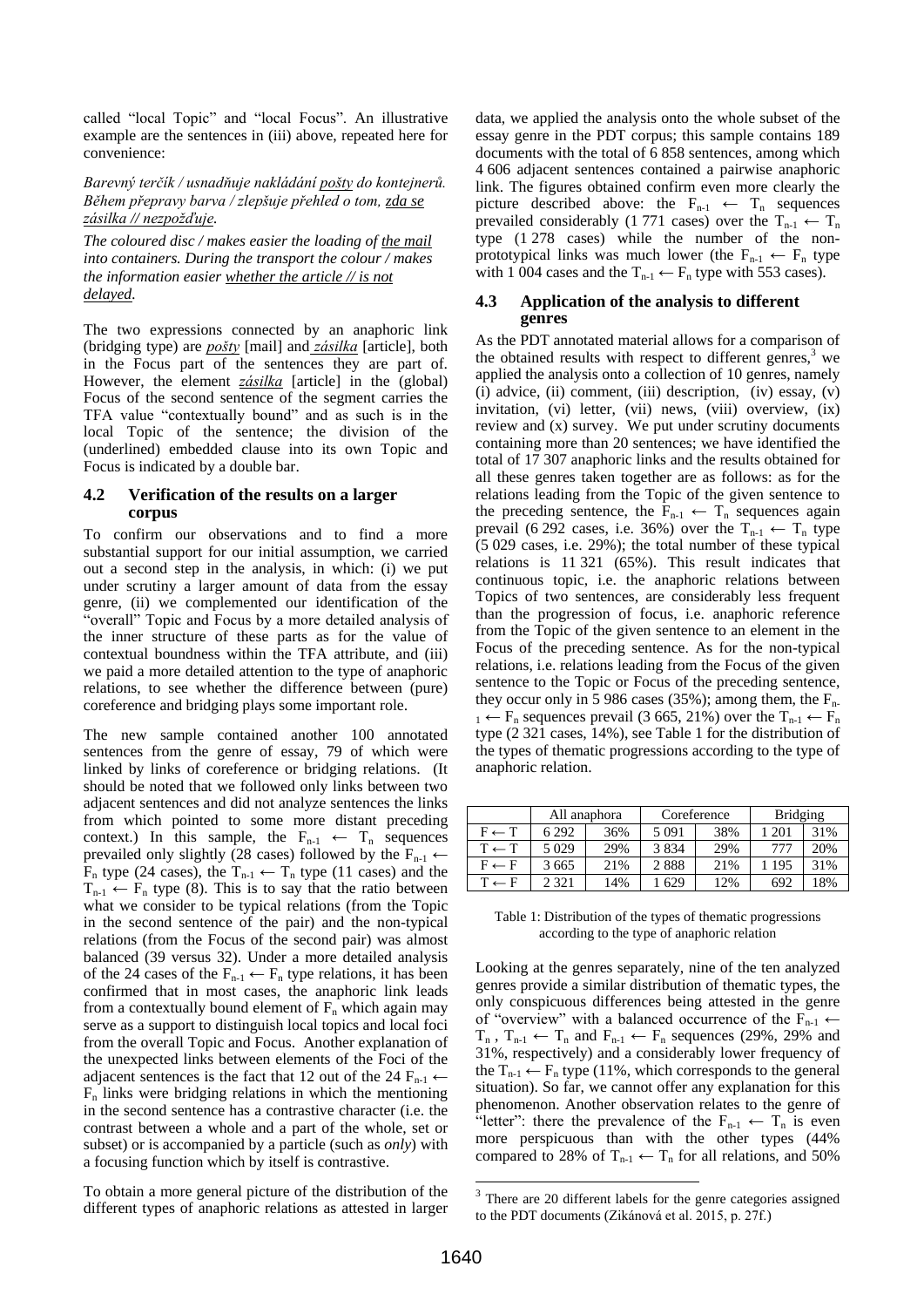vs. 35% for bridging only). As a matter of fact, looking at the bridging type of anaphoric relations separately, the distribution of the types of thematic relations differs almost in all genres from the distribution of the thematic relations identified by coreferential links. The explanation may concern two points: (i) first and most importantly, the manual annotation of bridging relations is very difficult in general and open for annotation inaccuracy, the more so in our corpus where we recognize only a few basic types of bridging; (ii) with the genre of letters and advice in particular, we may expect a more or less intimate, personal relations between the writer/author and the addressee, which may lead to a more frequent use of (indirect) anaphoric links (bridging), and the interaction has also a more familiar character, which may lead to a higher occurrence of contrast in focus.

As the PDT corpus offers the possibility to examine relations present at different layers of annotation rather than to restrict the attention to a single level, we also used our material to look at a possible relationship between the anaphoric links and the surface syntactic function of the elements in question. As mentioned above, the analysis of thematic progressions in the writings on English (e.g. Dušková, 2008; 2010) suggests that there is a predominance of "constant theme", which, for English, means, that there is a "continuity" of subject (see Mathesius, 1947 for the function of subject in English). Our material documents that this is not the case in Czech: in the second sample of 100 sentences, among the  $T_{n-1} \leftarrow$  $T_n$  type (i.e. the type relevant for the issue under investigation), there was no instance of a subject-tosubject link.

## **5. Summary and Future Work**

To sum up our observations based on annotated corpus (the PDT multi-layered annotation of Czech sentences), the following results have been reached:

(a) among the four possible types of the relationship between anaphoric links and the Topic-Focus bipartition of the sentence, the most frequently occurring type is a link between the Topic of the sentence to the Focus of the previous sentence; this is in contrast to the assumption of Fais (2004) based on the low cost and Chamber's (1998) assumption of structural parallelism, but in favour of Poesio et al.'s (2004) finding on the predominance of shifts to retain relation;

(b) in case there is an anaphoric link leading from a sentence to the Focus of the next following sentence,

(i) this link frequently leads to a contextually bound element of the Focus of the next sentence, which supports the assumption that it is convenient to distinguish between "overall" Topic and Focus and the local Topic and Focus; and/or

(ii) the anaphoric relation is of the type of bridging, which is often interpreted as a contrast;

(c) as for the relationship between the relations of the Topic-to-Topic type, due to the word order typological difference for Czech and English, these relations in Czech are not at all related to the syntactic function of subject.

We are aware that the observations and results presented in this paper are only first steps in the corpus-based study of the relationships between the Topic-Focus articulation of the sentence and the anaphoric relations. The resource we have at our hands offers a possibility to follow several aspects of this relationship, out of which the following issues are on our future programme:

(i) The multilayered annotation of the PDT allows for a systematic study of the relation between the syntactic structure – both surface (in terms of subject, object, etc.) and deep (in terms of Actor, Patient, Addressee, etc.) – and the frequency of the types of thematic progressions; in this way we may arrive at explanations based on the typological differences between different languages.

(ii) Not only the adjacent sentences but also sentences linked by anaphoric relations "at a distance" should be examined, with the aim to investigate whether the length of the chain of anaphoric relations and the size of the "gap" ("hole") in between the coreferring expressions make a difference.

(iii) In connection with the point (ii), it will be interesting to examine whether the size of the abovementioned "gap" makes a difference in the use of a particular anaphoric type or a preference of the use of a particular type of surface expression (pronoun, bare noun, nominal group etc.).

(iv) A more complex task consists in the examination of the dynamics of discourse in terms of the activation of elements of the knowledge shared by the speaker/author and the addressee (for the formulation of the task and the first text analysis see Hajičová, 1993; 2003, and Hajičová and Hladká, 2008). The multilayered PDT annotation offers a useful resource by capturing the forms of the referring expressions, their syntactic functions and the values of contextual boundness, all being the factors determining or influencing the discourse flow.

# **Acknowledgements**

The authors gratefully acknowledge support from the Grant Agency of the Czech Republic (projects GA17- 03461S and GA17-06123S) and the Ministry of Education, Youth and Sports of the Czech Republic (project LM2015071). The research reported in the present contribution has been using language resources developed, stored and distributed by the LINDAT/CLARIN project of the Ministry of Education, Youth and Sports of the Czech Republic (project LM2015071).

# **Bibliographical References**

- Chambers, C. (1998). *Structural Parallelism and Discourse Coherence: A Test of Centering Theory,* Journal of Memory and Language, Volume 39, Issue 4, November 1998, 593–608.
- Daneš, F. (1970). *Zur linguistischen Analyse der Textstruktur.* Folia linguistica 4:72–78.
- Daneš, F. (1974). Functional Sentence Perspective and the organization of the text. In: Daneš, Ed. *Papers on*